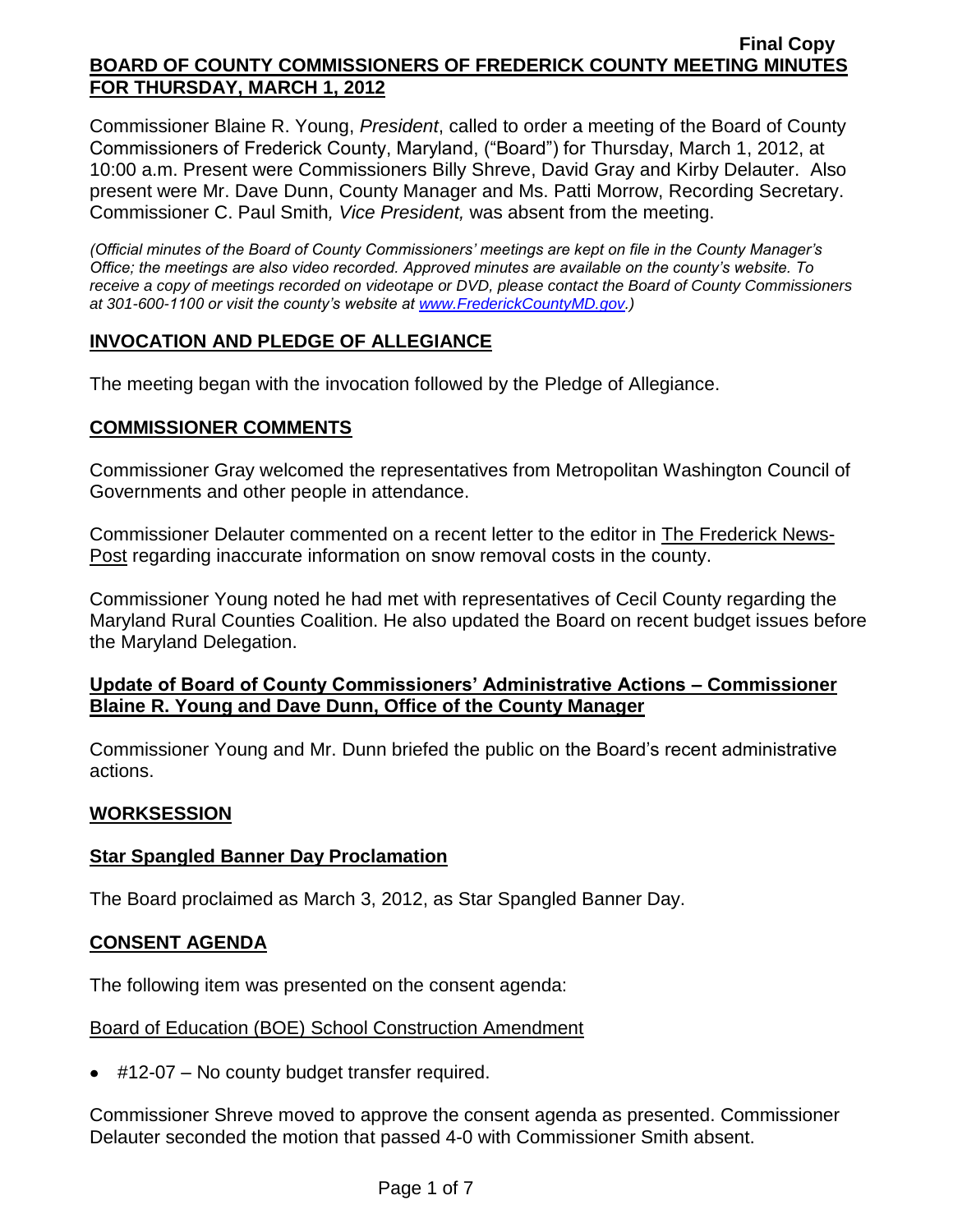## **Business Updates – Helen Riddle, Business Development and Retention Division (BDRD)**

Ms. Riddle and Mr. Sherman Coleman, BDRD, updated the Board on businesses in Frederick County.

There was no public comment.

No action was taken, as this item was informational.

### **Update on the Metropolitan Washington Council of Governments (MWCOG) – David Robertson, MWCOG**

Mr. Robertson and Ms. Nicole Hange, MWCOG, spoke on the membership benefits of the MWCOG.

Public comment was heard from:

- Shelley Aloi, Alderman, The City of Frederick and Vice Chair of the MWCOG Chesapeake Bay Water Resources Policy Committee
- Karen Young, Alderman, The City of Frederick
- Carol Krimm, Alderman, The City of Frederick and member of the MWCOG National Capital Region Transportation Planning Board

Commissioner Young read comments from Commissioner Smith.

No action was taken, as this item was informational.

### **Update to the Frederick County Local Emergency Planning Committee (LEPC) Membership – Dennis Dudley, LEPC**

Mr. Dudley and Mr. Seamus Mooney, Emergency Management Division, presented the update request to the Board.

There was no public comment.

Commissioner Young moved to update the membership as presented. Commissioner Gray seconded the motion that passed 4-0 with Commissioner Smith absent.

# **Update to the LEPC Constitution and By-laws – Dennis Dudley, LEPC**

There was no public comment.

Commissioner Shreve moved to approve the update as presented. Commissioner Gray seconded the motion that passed 4-0 with Commissioner Smith absent.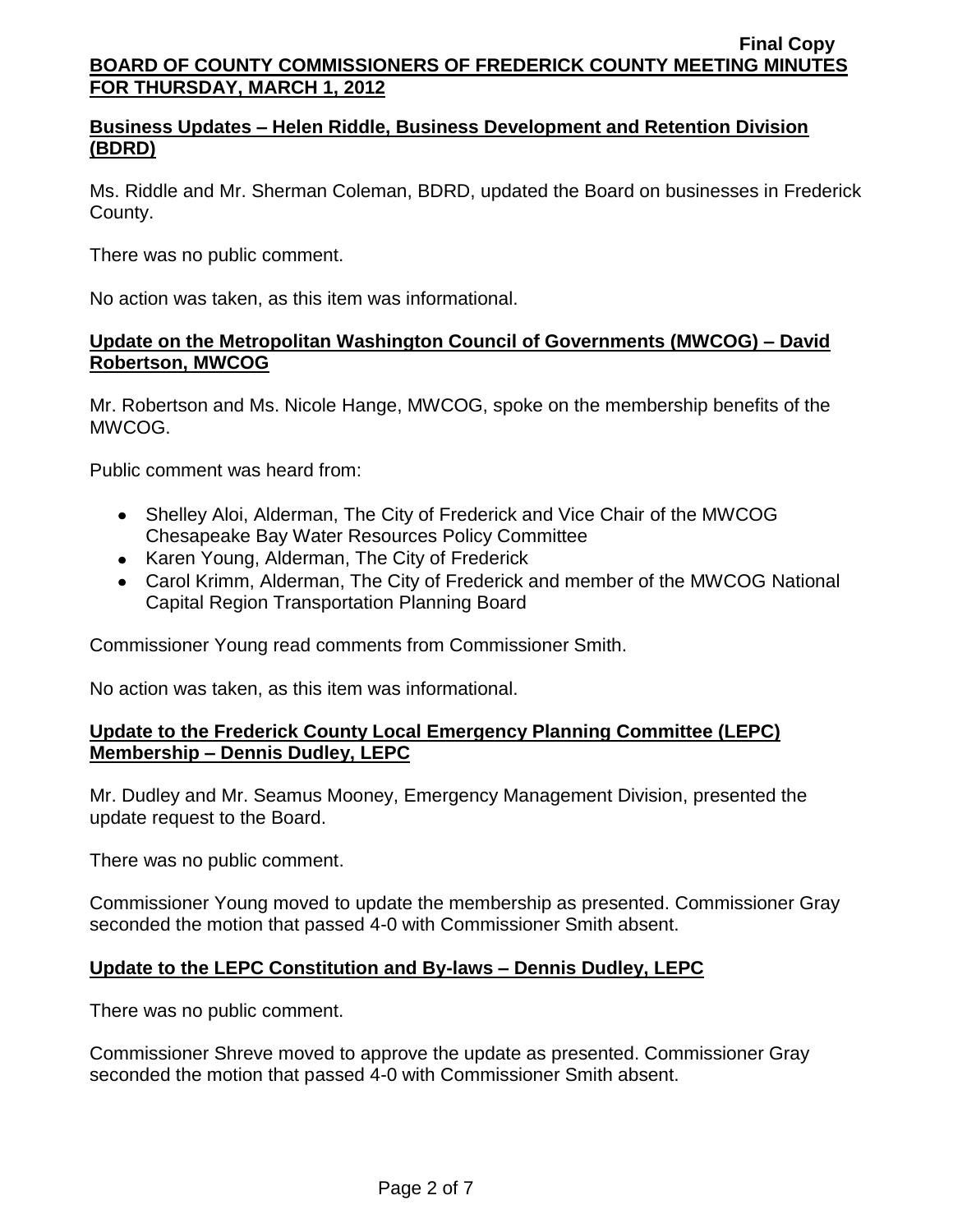## **Priority Three Draft Text Amendments – Eric Soter and Shawna Lemonds, Community Development Division**

Staff presented the third phase of the update of the zoning ordinance. The third phase is a result of a compiled list of potential amendments based upon a review of the Business Friendly Improvement Areas.

The following amendments were discussed:

## Domestic Animals as an Accessory Use to Residential Properties

Mr. Larry Smith, Community Development Division and Mr. Michael Chomel, Office of the County Attorney, commented on the amendment.

Public comment was heard from a gentleman who did not identify himself.

The Board chose to not move forward with this amendment.

## Farm Animals as an Accessory Use to Residential Districts

Public comment was heard from:

- Don Dotson, President of Frederick County Beekeepers
- Allen Winpigler
- John Cline
- Bill McGilfin
- Lisa Dotson
- William Trout, Maryland Department of Agriculture, State Bee Inspector

By unanimous consent, with Commissioner Smith absent, the Board voted to move forward with the amendment.

(Commissioner Gray left the meeting.)

### Limited Funeral Establishments

There was no public comment.

By unanimous consent, with Commissioners Smith and Gray absent, the Board voted to move forward with the amendment.

### Communication Towers

Public comment was heard from:

• Andrew DiPasquale, Esquire, Miles and Stockbridge

(Commissioner Gray returned to the meeting.)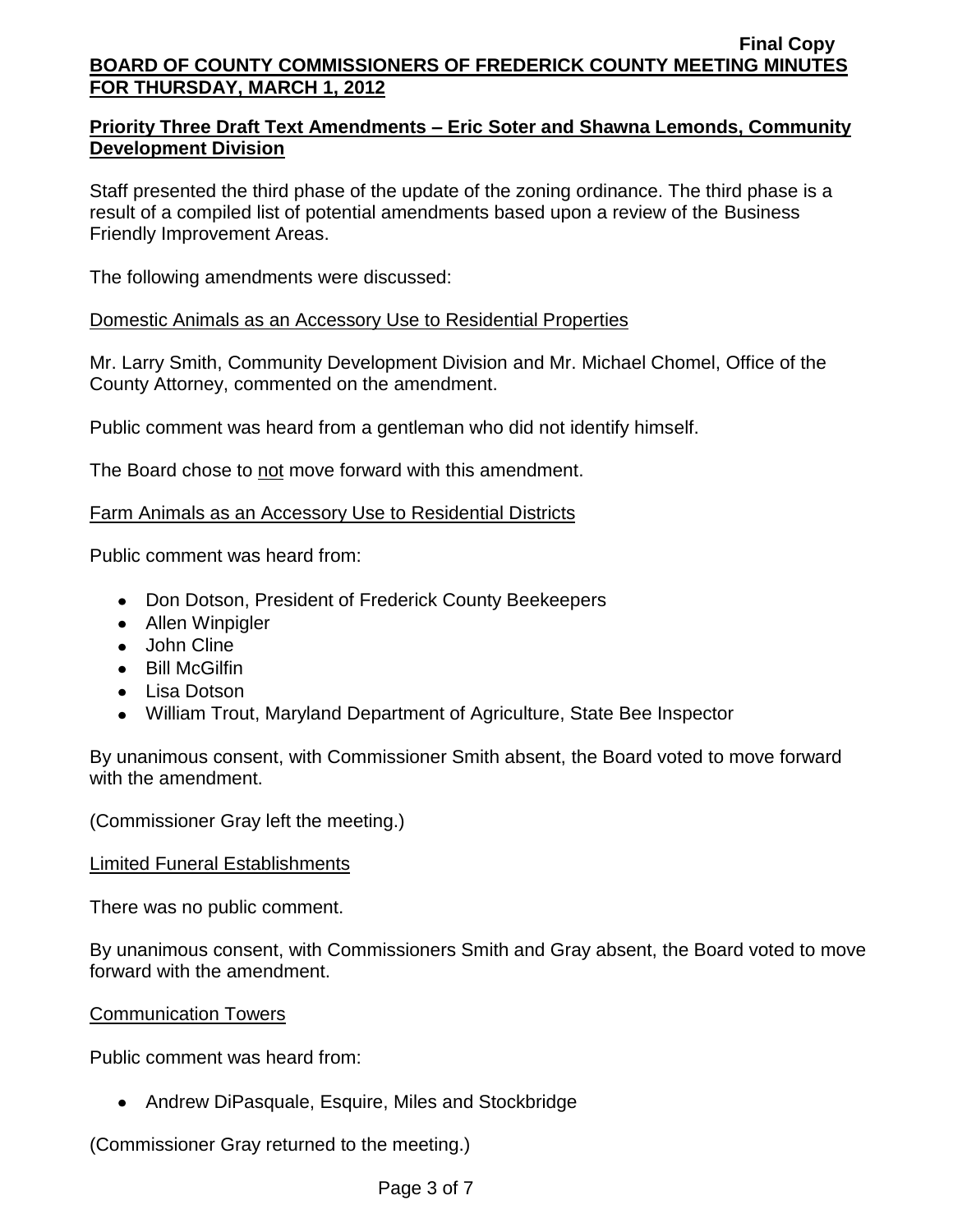By unanimous consent, with Commissioner Smith absent, the Board voted to move forward with the amendment.

Bed and Breakfast in the R3 Zoning District

Public comment was heard from:

• John Capotia

By unanimous consent, with Commissioner Smith absent, the Board voted to move forward with the amendment.

Signage for Residential Office as Residential Accessory Use

There was no public comment.

By unanimous consent, with Commissioner Gray opposed and Commissioner Smith absent, the Board voted to move forward with the amendment.

### Video Lottery Facility

There was no public comment.

By unanimous consent, with Commissioner Smith absent, the Board voted to move forward with the amendment.

### Transit Signage

(Commissioner Young passed the gavel to Commissioner Shreve and left the table.)

There was no public comment.

By unanimous consent, with Commissioners Young and Smith absent, the Board voted to move forward with the amendment.

(Commissioner Shreve returned the gavel to Commissioner Young.)

Piecemeal Zoning Map Amendments

There was no public comment.

By unanimous consent, with Commissioner Smith absent, the Board voted to move forward with the amendments.

Moderately Priced Dwelling Units (MPDU) in the R1 Zoning District

There was no public comment.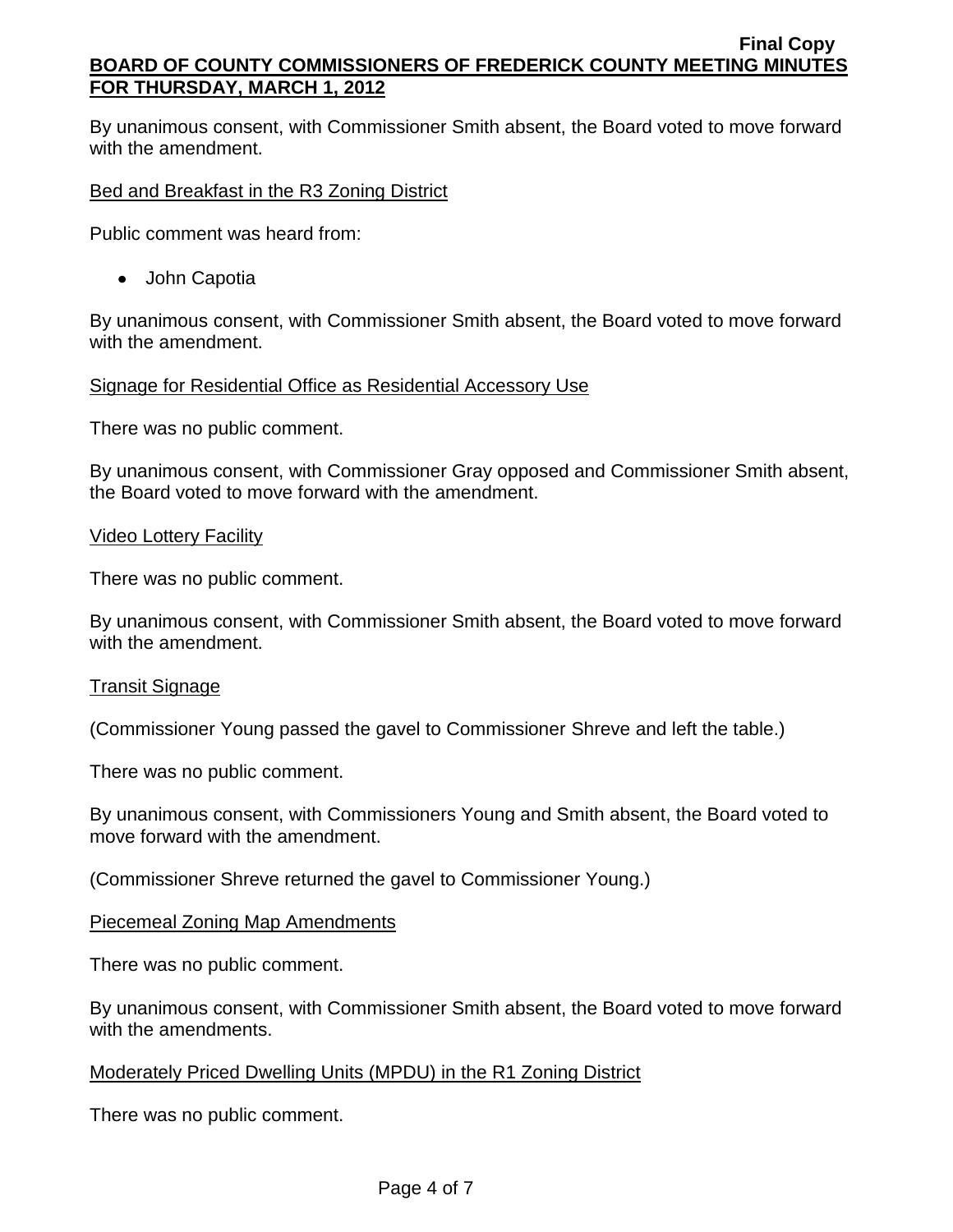By unanimous consent, with Commissioner Smith absent, the Board voted to move forward with the amendment.

## Mineral Mining Floating Zone District

There was no public comment.

By unanimous consent, with Commissioner Smith absent, the Board voted to move forward with the amendment.

### **Accessory Structures on Residential Properties**

There was no public comment.

By unanimous consent, with Commissioner Smith absent, the Board voted to move forward with the amendment.

## Family Day Care Home

Public comment was heard from:

- Molly Brown
- Shannon McKenzie

By unanimous consent, with Commissioner Smith absent, the Board voted to move forward with the amendment.

### Farm winery and farm brewery tasting room

There was no public comment.

By unanimous consent, with Commissioner Smith absent, the Board voted to move forward with the amendment.

# **AGENDA BRIEFING**

Commissioner Young noted the following public hearings were scheduled for Tuesday, March 6, 2012, at 7:00 p.m.: Proposed Amendment to the Frederick County Employees' Retirement Plan – Tracy Lobuts, Human Resource Division; and Proposed Defined Contribution Plan for Grant Funded and Citizens Care and Rehabilitation Center and Montevue Assisted Living Employees – Tracy Lobuts, Human Resource Division.

The Board recessed the meeting at 12:30 p.m. for the lunch hour.

Commissioner Blaine R. Young, *President*, reconvened a meeting of the Board of County Commissioners of Frederick County, Maryland, ("Board") for Thursday, March 1, 2012, at 1:30 p.m. Present were Commissioners Billy Shreve, David Gray and Kirby Delauter. Also present were Mr. Dave Dunn, County Manager and Ms. Patti Morrow, Recording Secretary. Commissioner C. Paul Smith*, Vice President,* was absent from the meeting.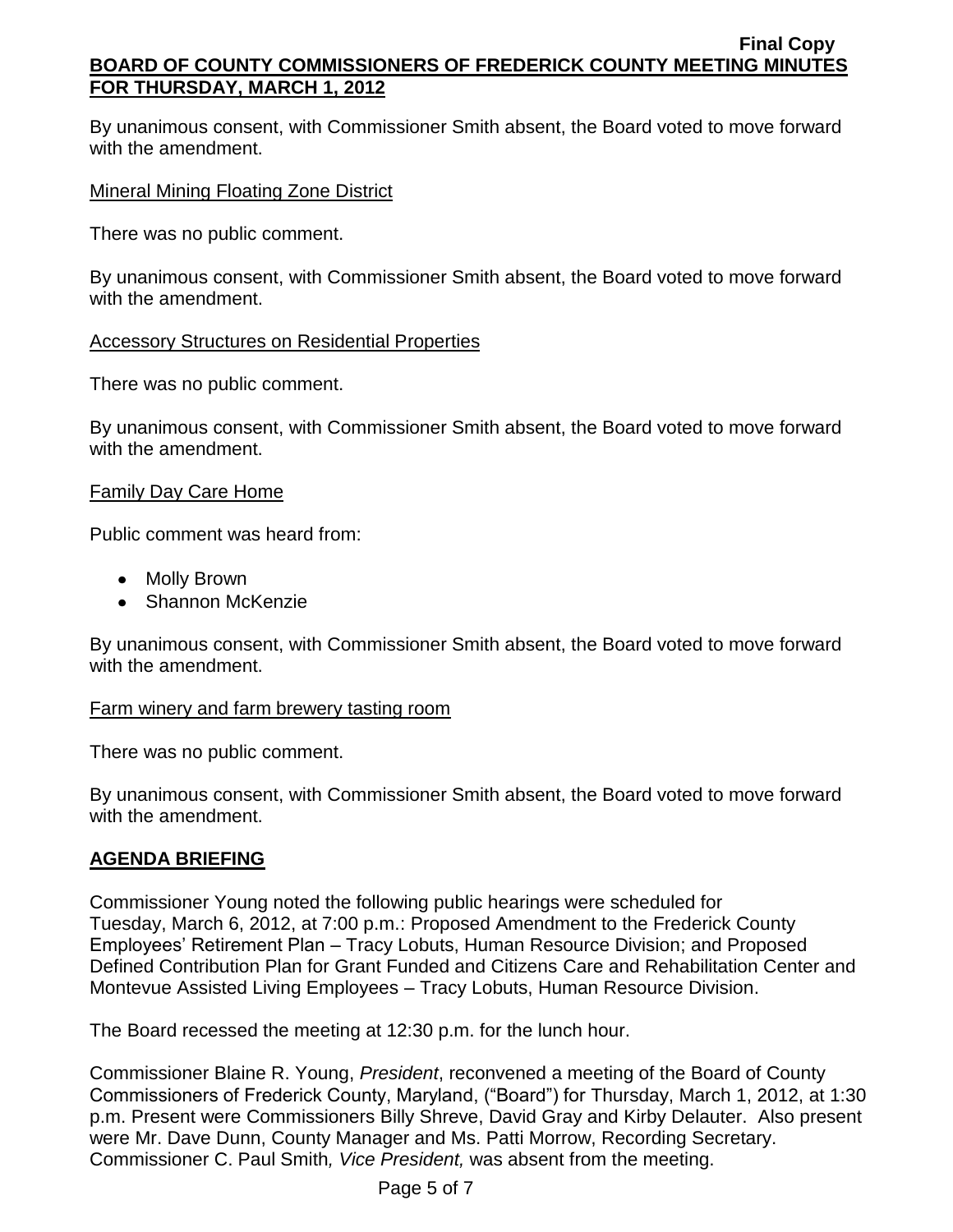### **ADMINISTRATIVE BUSINESS**

### **TransIT FY 2013 Grant Application – Nancy Norris, Transit Services Division**

(Commissioner Young passed the gavel to Commissioner Shreve and left the table.)

Ms. Norris presented the grant application.

Commissioner Delauter moved to approve the authorizing resolution and application for the grant (with vehicles included), as presented. Commissioner Gray seconded the motion that passed 3-0-1 with Commissioner Smith absent and Commissioner Young abstained.

(A copy of the approved/adopted resolution can be obtained in the County Manager's Office or from the county's website, [www.FrederickCountyMD.gov.](http://www.frederickcountymd.gov/))

(Commissioner Shreve returned the gavel to Commissioner Young.)

### **First Amendment to the Memorandum of Understanding (MOU) for Ballenger Creek Trail Phase I – David Grossweiler, Public Works Division**

Commissioner Shreve moved to approve the first amendment to the MOU for the Ballenger Creek Trail Phase I as presented. Commissioner Delauter seconded the motion that passed 4-0 with Commissioner Smith absent.

### **One-Year Status Update of Business Friendly Improvement Areas (BFIA) – Eric Soter and Gary Hessong, Community Development Division**

Mr. Soter and Mr. Hessong briefed the Board on a status update of the BFIA. They also noted tentative timeframes for implementation of the remaining action items.

No action was taken by the Board, as the item was informational.

### **Legislative Update – John Mathias, Office of the County Attorney and Ragen Cherney, Office of the County Manager**

Mr. Mathias and Mr. Cherney briefed the Board on the issues before the Frederick County delegation members.

Commissioner Young moved to oppose House Bill 1412 – Education, Maintenance of Effort. Commissioner Shreve seconded the motion that passed 3-0-1 with Commissioner Smith absent and Commissioner Gray abstained.

### **Review of the FY 2013 – 2018 Recommended Capital Improvements Program (CIP) – Kelly Weaver, Finance Division**

Commissioner Shreve questioned staff regarding the Walkersville Public Library construction.